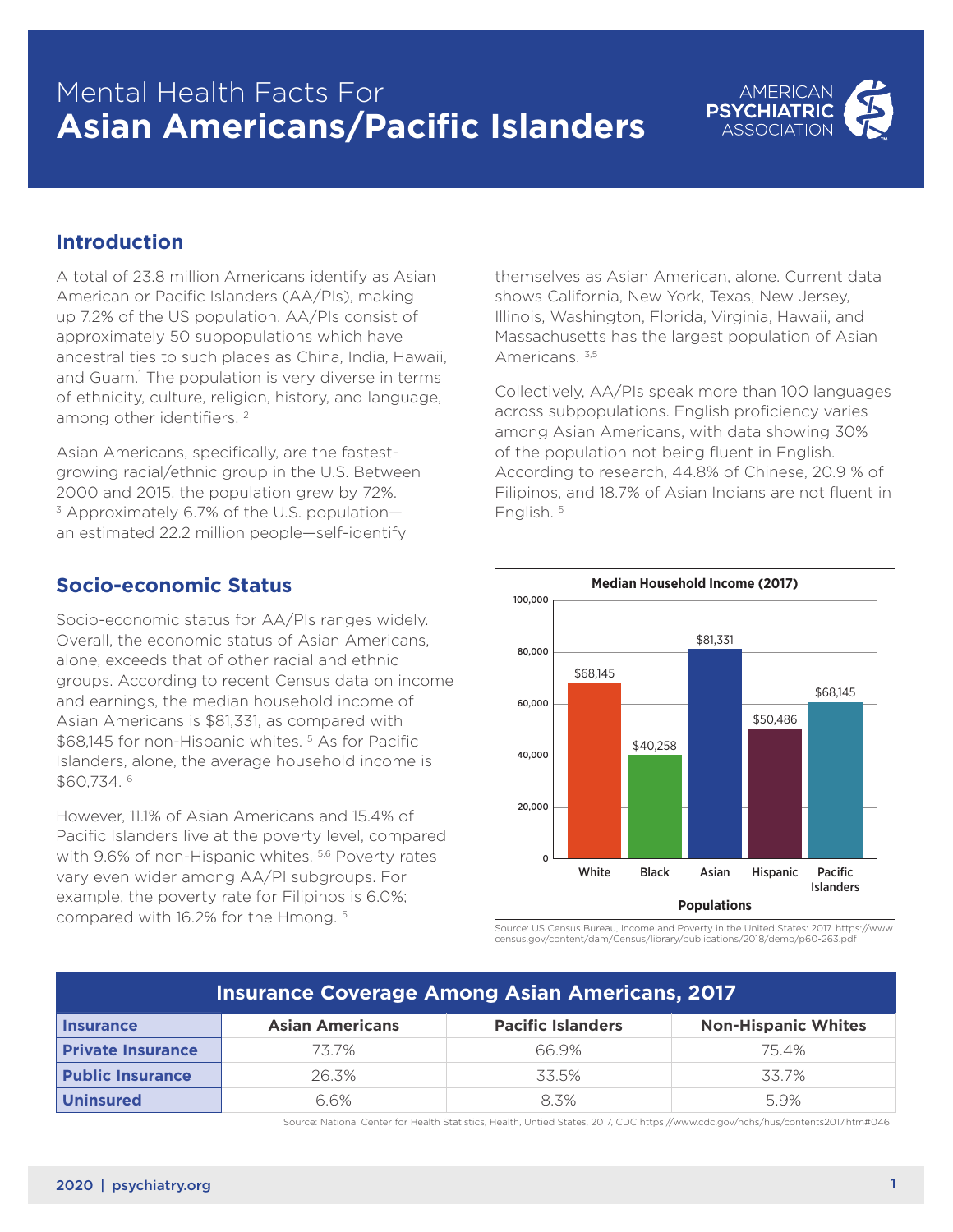# **Life Expectancy/Health**

AA/PIs have the highest life expectancy of any ethnic group in the US, averaged at 80 years compared with 79.8 years for non-Hispanic whites.

Rates of health insurance coverage among AA/PIs averages at 70.3% for private insurance and 29.9% for public insurance. A total of 7.5% of AA/PI are uninsured, compared with 5.9% for non-Hispanic whites. 5,6

# **Mental Health Status, Use of Services, and Disparities**

Research shows that 2.7 million AA/PIs have a mental and/or substance use disorder (SUD). 7

Asian Americans, alone, report fewer serious psychological distress compared with non-Hispanic whites and other racial and ethnic groups, <sup>8</sup> while Hawaiian/Pacific Islander adults report similar rates of mental illness as compared with non-Hispanic whites. 9

Suicide was a leading cause of death for Asian Americans, alone, from ages 15 to 24, in 2017. However, the overall suicide rate for Asian Americans is half than that of the non-Hispanic whites. 8

Southeast Asian refugees are likely to receive a diagnosed with post-traumatic stress disorder (PTSD) associated with immigration. A study reported that 70% of Southeast Asian refugees receiving mental health treatment were diagnosed with PTSD. 8

Asian Americans, alone, have lower rates of substance abuse and alcohol use as compared with all other subgroups within the population and the general US population. Data shows that 4.8% of Asian Americans have an SUD, compared with 7.4% among the general population. Rates of alcohol use disorder and binge drinking among Asian Americans are, respectively, 3.8% and 14.7%. 7

AA/PIs are least likely to seek mental health services than any other racial/ethnic group. 7 AA/PIs are three times less likely to access mental health services than their white counterparts.<sup>10</sup>

# **Cultural barriers include:**

Several cultural and structural barriers prevent AA/ PIs from accessing mental health services.<sup>10</sup> These Include the following:

**% of Adults (aged 18 and over) reporting serious psychological distress in past 30 days (2015-2016)**



Source: CDC, 2018. Health United States, 2017. http://www.cdc.gov/nchs/data/hus/ hus17.pdf

#### **Age-adjusted death rates for suicide per 100,000 (2017)**

|               | <b>Asian American</b> | <b>Non-Hispanic</b><br>White |
|---------------|-----------------------|------------------------------|
| <b>Male</b>   | 99                    | 28.2                         |
| <b>Female</b> | 39                    | 79                           |
| <b>Total</b>  | 68                    | 178                          |

Source: National Center for Health Statistics, Health, Untied States, 2017, CDC https://www.cdc.gov/nchs/hus/contents2017.htm#046



Source: National Institute of Mental Health. Mental Health Information/Statistics. https:// www.nimh.nih.gov/health/statistics/mental-illness.shtmlhus17.pdf

• The myth of model minority—racial/ethnic minority group perceived to achieve a higher degree of socioeconomic success than the population average—creates an unreasonable pressure on people to meet societal and familial expectation